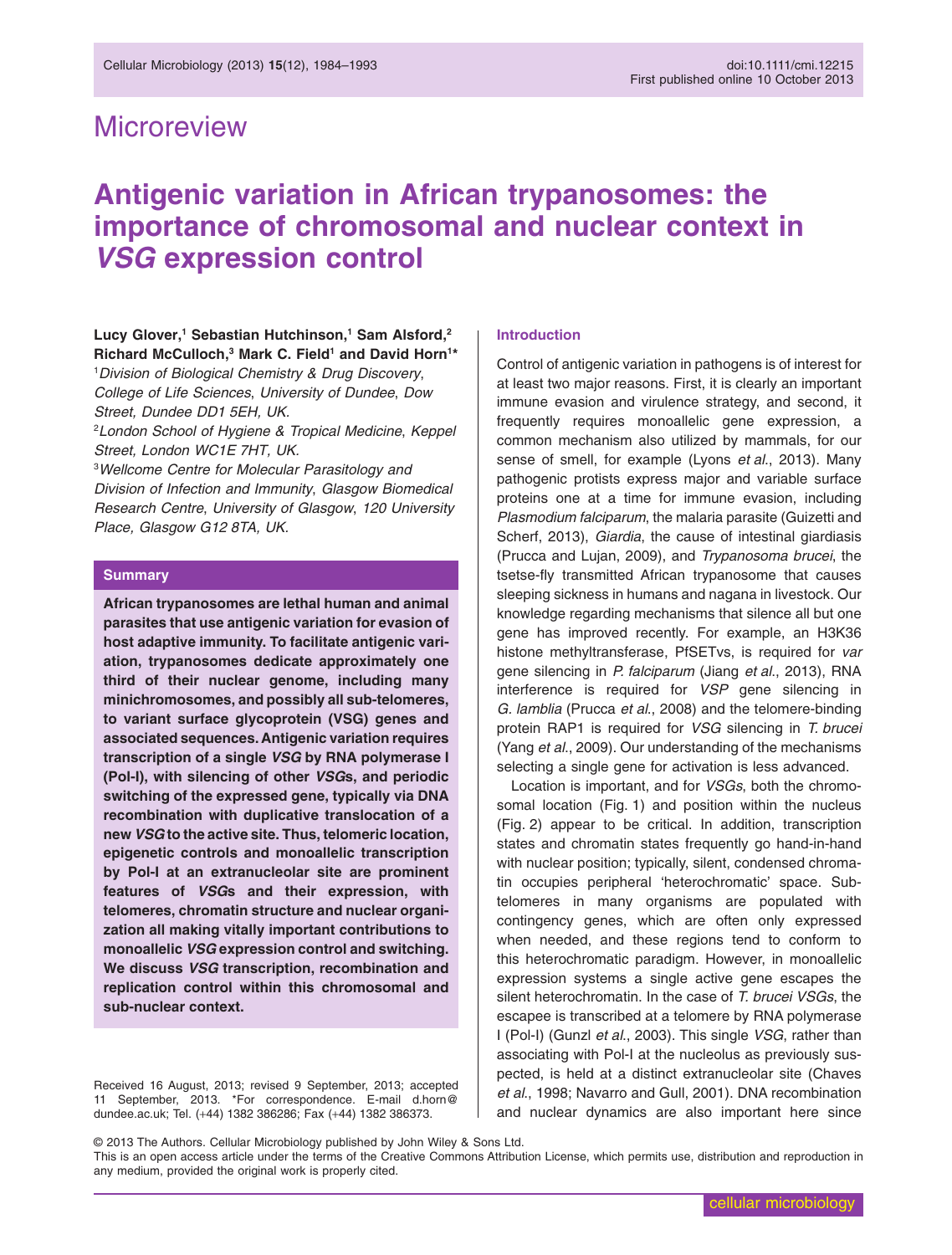*VSGs* can be translocated to the active site to bring about a VSG switch, clearly requiring intimate interactions with the silent archive (Fig. 1B). Transcription can also switch from one telomeric *VSG* to another telomeric *VSG*. Here we focus on *VSG* gene control in African trypanosomes, considering both *cis*-acting sequences and *trans*-acting factors, how they behave in the context of telomeric chromatin and nuclear positioning and how they control *VSG* expression, recombination and replication.

## **The telomeric** *VSG* **environment**

The *T. brucei* silent *VSG* archive is located at subtelomeric loci, with most genes in silent arrays and many *VSGs* immediately adjacent to the telomeres of the megabase, intermediate and minichromosomes (Fig. 1A). The single expressed *VSG* is invariably located immediately adjacent to a telomere in a bloodstream-form expression site (BES) on one of the larger chromosomes (Marcello and Barry, 2007). *VSG* switching is thought to occur with a frequency of 10<sup>-2</sup>/mitotic division. This can decrease ∼ 1000-fold during growth in culture or passage in rodents but returns to the higher rate after passage through the tsetse-fly vector (Turner, 1997), possibly due to erasure of a DNA or chromatin modification (see below). In common with the core *T. brucei* transcriptome, the active BES is transcribed as a polycistronic unit and individual mRNAs are generated by co-transcriptional *trans*-splicing. Unlike most of the genome, however, the BES is transcribed by Pol-I (Gunzl *et al*., 2003). Metacyclic *VSGs*, which normally drive expression of the VSG coat in cells in the tsetse-fly salivary glands, are also



#### **Fig. 1.** The chromosomal context of *VSG* genes.

A. The schematic shows how up to 2000 *VSG* genes and *VSG* pseudo-genes occupy the subtelomeres of three different classes of *T. brucei* chromosomes: megabase, up to 6 Mbp; intermediate, 150–500 kbp; mini, 50–100 kbp. Repetitive sequences found at these loci are thought to be important for monoallelic *VSG* expression control and for *VSG* switching via DNA double-strand break (DSB) repair. Telomeric T2AG3-repeats cap all *T. brucei* chromosomes. Megabase chromosomes are diploid with hemizygous sub-telomeres. Bloodstream expression site (BES) promoters, *ESAGs* and metacyclic expression sites are not shown.

B. Mechanisms of antigenic variation; switching from *VSG1* to *VSG2*. Telomere-proximity is thought to render the active *VSG* locus prone to DSBs. The 70 bp repeats then facilitate gene conversion, replacement of the active *VSG* with a *VSG* (or *VSG* segment) copied from any one of multiple alternative locations. Monoallelic *VSG* expression is also maintained during an *in-situ* transcription switch. Only the relevant portions of the BESs are shown.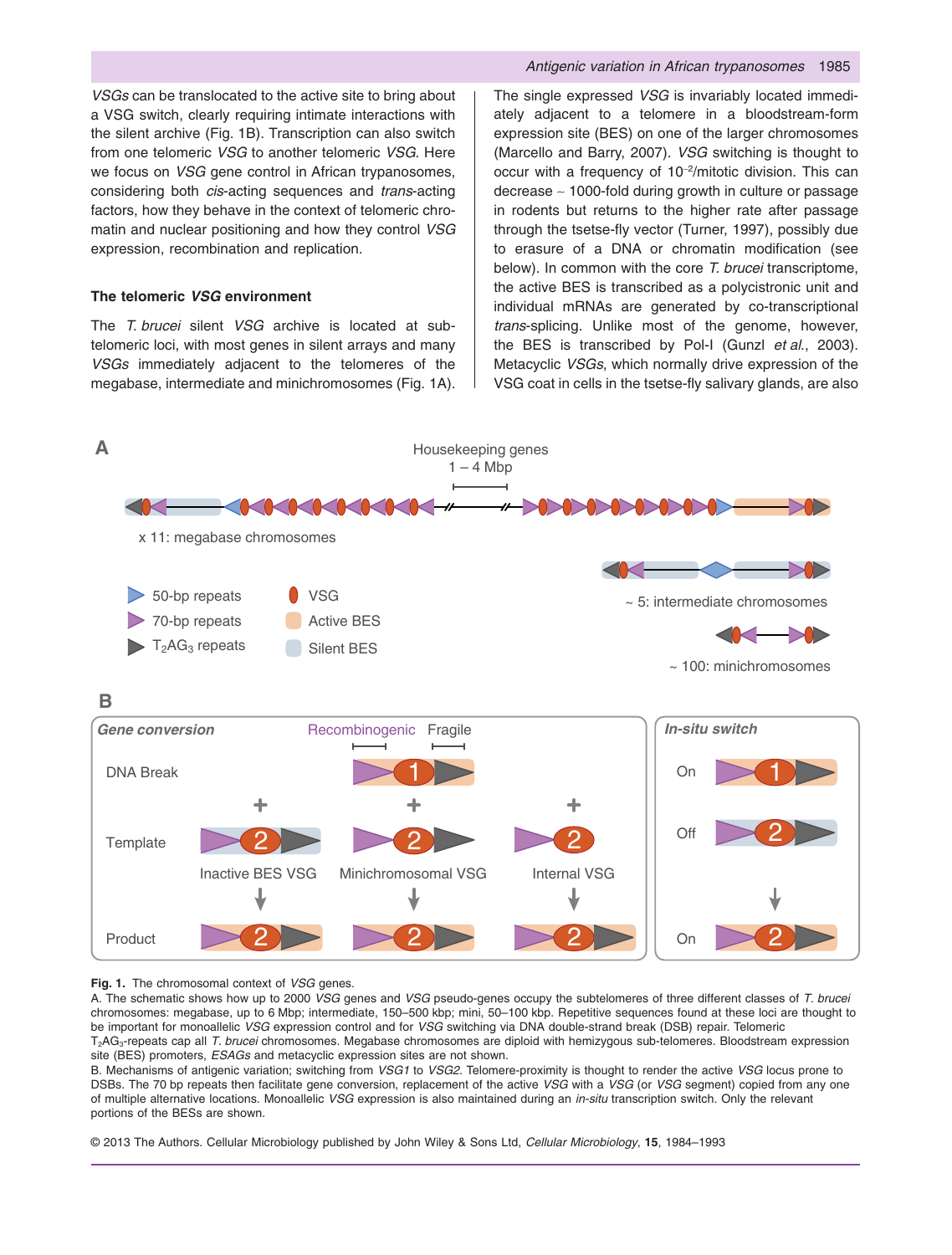

Fig. 2. Nuclear sub-compartments in trypanosomes. A procyclic and bloodstream form nucleus is shown, with the region of heterochromatin (corresponding to ∼ 15% of nuclear volume) in light gray. The nucleolus is shown as a dark gray structure within the nucleus, and in the procyclic form is associated with the procyclin loci (purple). Nuclear pore complexes are shown as double lozenges, and the nuclear lamina as a thin blue lines within the region of heterochromatin. Inactive *VSG* expression sites are red and located at the nuclear periphery, while the active locus is in green, and is equivalent to the expression site body (ESB). The major changes are that the procyclin loci are downregulated in the bloodstream form and likely come to reside within the heterochromatin, while a single *VSG* expression site associates with the ESB. While morphologically there may be differences in heterochromatin, evidence is consistent with peripheral chromatin bearing inactive genes in both life cycle stages.

transcribed by Pol-I at telomeres, but these *VSGs* are found in monocistronic units (Pedram and Donelson, 1999; Kolev *et al*., 2012). Analysis of 15 *T. brucei* BESs revealed striking similarities, both in sequence and structure (Hertz-Fowler *et al*., 2008). Functional BESs have a telomere-distal RNA Pol-I promoter, an array of ES-associated genes (*ESAGs*) with largely conserved synteny and two promoter-proximal genes (*ESAG6* and *ESAG7*) that encode a novel transferrin receptor (Steverding *et al*., 1994). Many BESs also contain *ESAG* and *VSG* pseudogenes. Indeed, several BESs lack specific functional *ESAGs* and have not been activated *in vitro*, suggesting that a minimum set of *ESAGs* are required for growth. BES *VSGs* are separated from the *ESAGs* by a block of 70 bp repeats and are always adjacent (200–1600 nt spacing) to the telomere repeats (Fig. 1A).

The *T. brucei* telomere comprises T<sub>2</sub>AG<sub>3</sub>-repeats (as also found in humans) of up to ∼ 15 kbp (Horn *et al*., 2000; Dreesen *et al*., 2007) with terminal t-loop structures of ∼ 1 kbp (Munoz-Jordan *et al*., 2001). Telomeres are maintained and extended indefinitely by telomerase reverse transcriptase (TERT) (Dreesen *et al*., 2005; Glover *et al*., 2007), a nucleo-protein complex with an RNA template sequence (Sandhu *et al*., 2013). The transcribed telomere associated with the active BES is extended most rapidly (Horn *et al*., 2000) but may be prone to frequent breaks (Bernards *et al*., 1983; Pays *et al*., 1983; Horn and Cross, 1997). In *TERT*-null mutants, telomere length decreases and, when the length becomes very short (7–27 repeats), TERT-independent stabilization occurs (Dreesen and Cross, 2006a). In these circumstances, the *TERT*-null mutants display elevated *VSG* switching driven by gene conversion (Dreesen and Cross, 2006b; Hovel-Miner *et al*., 2012). It has also been observed that recently isolated strains, thought to switch at a high frequency, have shorter telomeres than observed in the most widely studied 'slow-switching' populations (Dreesen and Cross, 2008). A direct test of whether telomere length impacts *VSG* switching in wild-type cells is challenging and has yet to be reported, however.

The *T. brucei* telomere-associated protein complex resembles that described in mammals and yeast, and characterization of the associated factors has yielded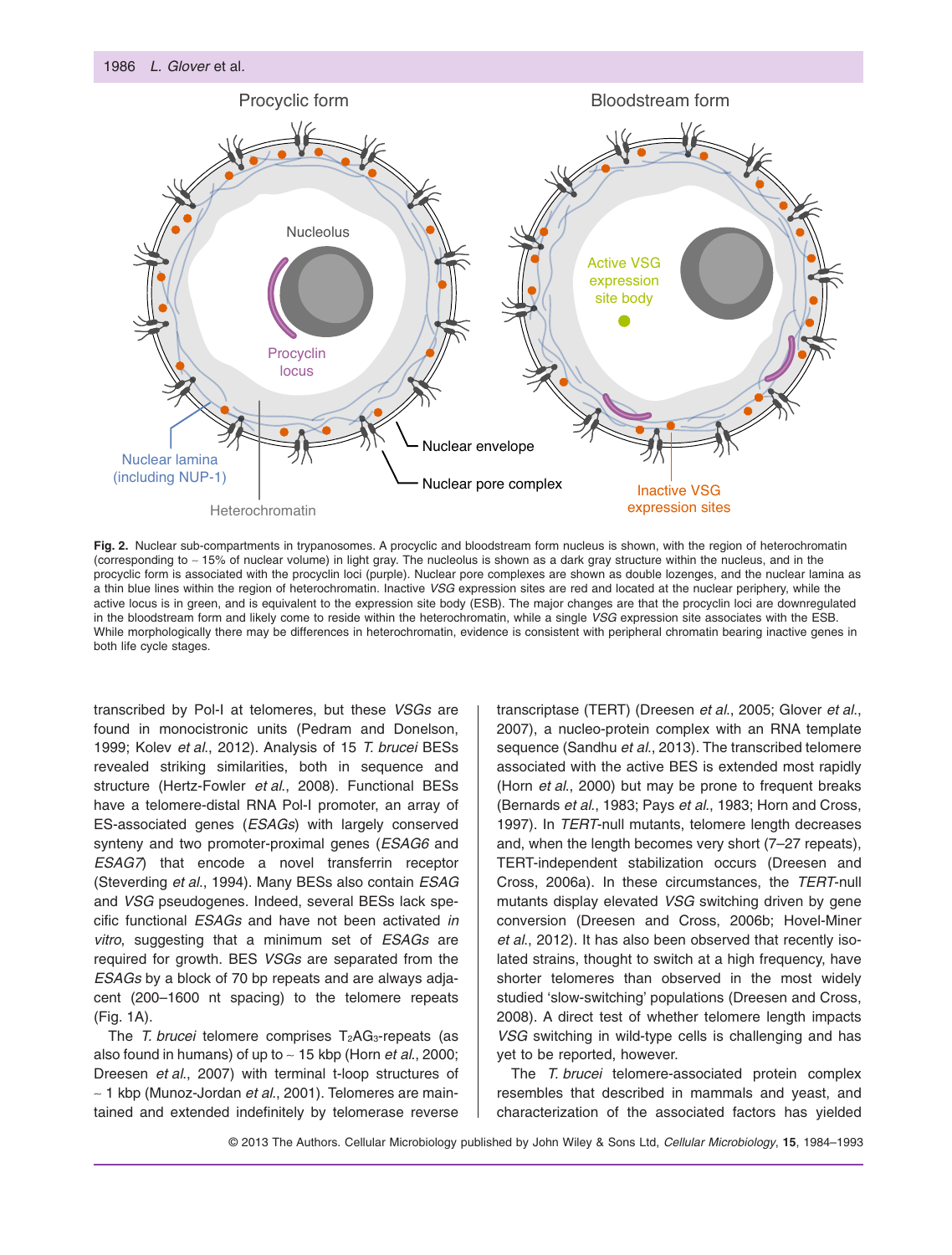important insights into *VSG* expression control. Unexpectedly, many telomere-associated proteins have little impact on *VSG* silencing, including the telomere length regulator Ku70/Ku80 (Conway *et al*., 2002a), the histone H3 variant (Lowell and Cross, 2004), the telomere repeat-binding protein TRF2 (Li *et al*., 2005) or the silent-information regulator SIR2rp1 (Alsford *et al*., 2007). In contrast, RAP1, an essential component of the telomere complex, does play a role in repression of BES *VSGs* (Yang *et al*., 2009). However, further analysis of RAP1-mediated repression showed a more pronounced effect in insectstage cells and a measurable impact on chromatin structure only in this life cycle stage (Pandya *et al*., 2013). In addition, although telomeres do silence Pol-I transcribed genes in bloodstream-stage *T. brucei*, this effect was restricted to only a few kilobases (Glover and Horn, 2006), and telomere loss at a silent BES fails to derepress that BES (Glover *et al*., 2007). Thus, although current findings support the idea that the telomeric environment is important for *VSG* expression control, with a conserved telomeric silencing mechanism operating in *T. brucei*, as also observed in budding yeast (Pryde and Louis, 1999), additional mechanisms likely contribute to *VSG* silencing in the context of a monoallelic expression system.

#### **The nucleolus, the ESB and the nuclear periphery**

In common with most eukaryotic cells, the trypanosome nucleus is subdivided internally. These intranuclear compartments were originally described by ultrastructure and differential electron density, and while the nucleus is now known to possess multiple domains or compartments, the nucleolus, nuclear envelope and differentiation between high and low electron dense hetero- and euchromatin clearly also applies to trypanosomes (Vickerman and Preston, 1970; Rout and Field, 2001). The nucleolus in trypanosomes, as in other eukaryotes, is the site of *rRNA* transcription and ribosome assembly. Indeed, the nucleolus is rapidly disassembled and morphologically lost following inhibition of transcription with actinomycin D (Nazer and Sanchez, 2011). In trypanosomes, the nucleolus also serves as a location for transcription of the *procyclin* locus (Landeira and Navarro, 2007), encoding the superabundant procyclin antigens at the surface of insect, midgut-stage cells (Roditi *et al*., 1987) (Fig. 2). This location can be rationalized by the need for Pol-I mediated *procyclin* transcription, and the polymerase involved is apparently identical to the Pol-I involved in *rRNA* transcription (Gunzl *et al*., 2003). By direct visualization, *procyclin* genes localize at the nucleolar periphery in procyclic stages (Landeira and Navarro, 2007). Significantly, this peripheral location is also the site of most transcriptional activity as detected by BrUTP-labelling. While formal determination of the location of the *procyclin* locus in bloodstream cells is lacking, its absence from the nucleolar periphery and incorporation into peripheral heterochromatin can be inferred by derepression following knockdown of the lamina protein NUP-1 (DuBois *et al*., 2012).

An apparently unique feature of African trypanosomes is the presence of a developmentally regulated extranucleolar Pol-I containing focus; on account of association with the active *VSG* BES, this structure is called the ES body (ESB) (Navarro and Gull, 2001). The ESB contains only the active BES, while inactive BESs, and hence *VSGs*, presumably occupy a more peripheral heterochromatin compartment (Fig. 2). The ESB is present at all cell-cycle stages in bloodstream-form cells but has never been observed in the insect stage. Indeed, during *in vitro* differentiation, the ESB is lost and the active BES relocates to the nuclear periphery (Landeira and Navarro, 2007). ESB replication/ separation is a somewhat late event in mitosis and is important for the stable inheritance of *VSG* expression status; the ESB remains as a single structure into  $G_2$  and separates later than the *rRNA* genes or the inactive BESs (Landeira *et al*., 2009). When the ESB does segregate into each daughter nucleus, this inheritance requires cohesion, as knockdown of cohesin subunits leads to an increase in switching frequency among BESs (Landeira *et al*., 2009).

The nuclear envelope provides a boundary for the separation of nuclear and cytoplasmic functions, and also a platform for organizing the nuclear interior. Organizing structures include the nuclear pore complex (NPC), the SUN/KASH domain proteins or LINC complex, a large disparate group of spectrin-repeat-containing proteins called Nesprins (Rajgor and Shanahan, 2013), plus the nuclear lamina. The level of conservation of these features between trypanosomes and mammals is remarkably variable. The NPC appears rather well conserved, at least in terms of overall composition (DeGrasse *et al*., 2009), but the LINC complex appears to be absent and there is little evidence for conservation of the other nesprins (Field *et al*., 2012). The lamina is also divergent, so that the 60 kDa intermediate filament proteins of mammals, lamins, are replaced in trypanosomes by a giant, repetitive protein, NUP-1, which is likely a component of fibres at the nuclear envelope (Rout and Field, 2001; DuBois *et al*., 2012). NUP-1 is a major structural protein which seems to assume many of the functions described for lamins in mammals, encompassing structural integrity of the nucleus, NPC positioning and regulation of gene expression. Significantly, knockdown of NUP-1 leads to derepression of inactive BESs, suggesting that the inactive BESs are indeed within heterochromatin, and that NUP-1 acts as an organizer of this region of the nucleus.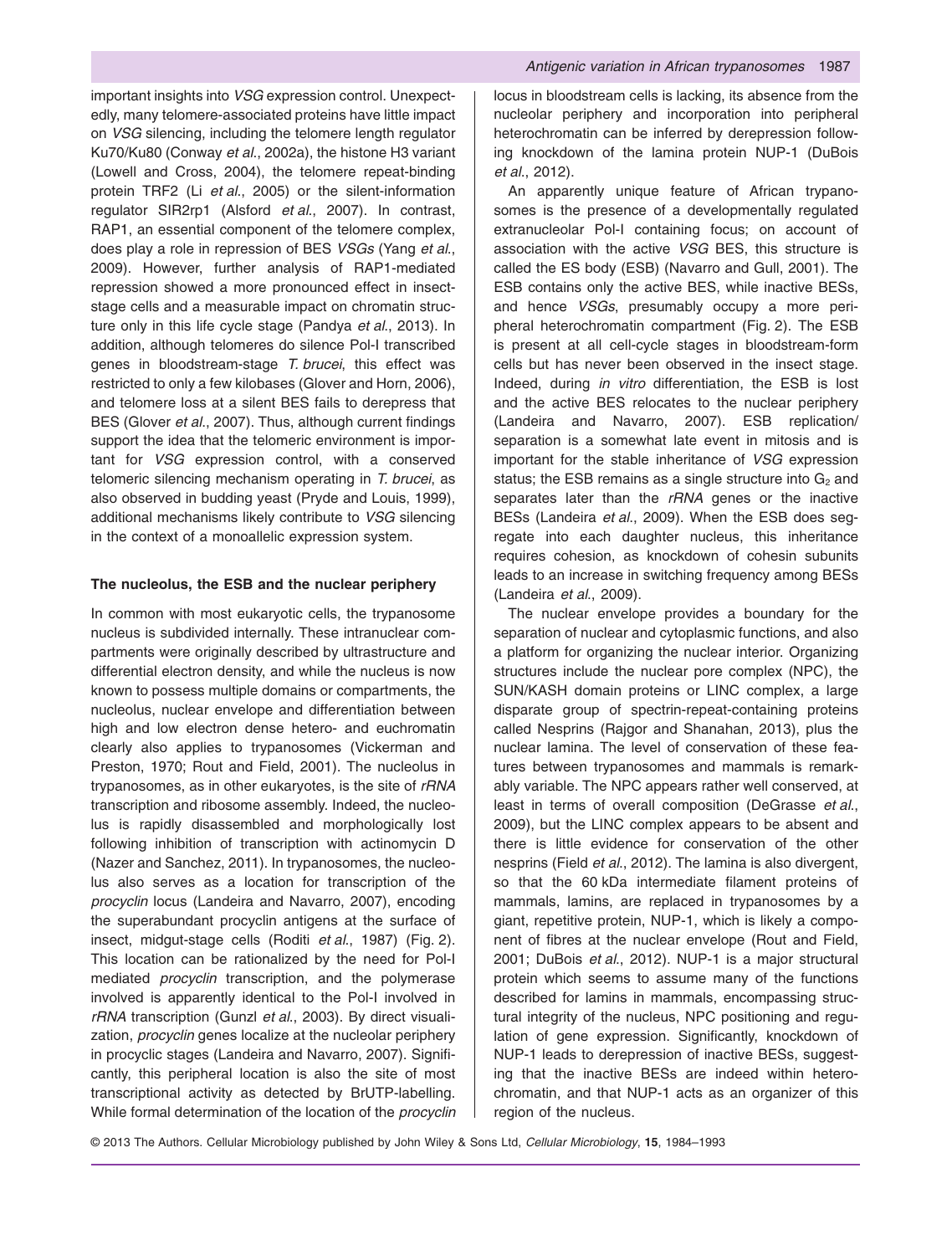#### **Chromatin and** *VSG* **expression control**

The *T. brucei* histones are divergent with respect to the highly conserved histones of yeasts and metazoans (Alsford and Horn, 2004) and this is particularly true of their *N*-terminal tails. In spite of this divergence, multiple sites of acetylation and methylation on *T. brucei* histones have been identified (Janzen *et al*., 2006a; Mandava *et al*., 2007) and some of these, based on enrichment at probable transcription start-sites, have been implicated in the control of transcription by RNA Pol-II (Siegel *et al*., 2009; Wright *et al*., 2010). Trypanosomes also possess several histone variants, including H3V (Lowell and Cross, 2004), and a DNA base modification, J (β-Dglucosyl-hydroxymethyluracil), both enriched at telomeres (van Leeuwen *et al*., 1997). Many histone modifications have not yet been investigated in any detail but, at this stage, it remains possible that no histone *N*-terminal tail modification, nor any histone variant, nor base-J, play any major role in *VSG* expression control.

Despite this, other aspects of chromatin structure and reversible histone modification do clearly contribute to the control of monoallelic *VSG* expression and antigenic variation in *T. brucei* (Figueiredo *et al*., 2009). Depletion of core nucleosomal histone H3 (Alsford and Horn, 2012) or 'linker' histone H1 (Povelones *et al*., 2012) results in derepression of silent BES promoters. A similar effect is also seen upon depletion of the histone chaperones, FACT (Denninger *et al*., 2010), NLP (Narayanan *et al*., 2011), ASF1A or CAF-1b (Alsford and Horn, 2012) and depletion of these chaperones results in different cell cycle defects, reflecting distinct DNA replicationdependent and -independent roles. Depletion of the chromatin remodeller, ISWI, also results in BES promoter derepression, and additionally causes some derepression of silent *VSGs*, though expression remains several orders of magnitude lower than seen at the active *VSG* BES (Stanne *et al*., 2011). Thus, reduction in the number of nucleosomes or changes in their organization at a repressed BES elicits some transcriptional derepression. These findings demonstrate an important role for chromatin in maintaining *VSG* silencing, and also suggest, as proposed earlier (Vanhamme *et al*., 2000), that transcription elongation rather than initiation is repressed.

The location of *VSG* BESs proximal to telomeres suggested that classical sirtuin-dependent telomeric silencing might be involved in monoallelic *VSG* expression. However, though *T. brucei* SIR2rp1, HAT1 and DAC1 influence expression of telomere-proximal reporters, these factors appear to have little or no impact on *VSG* silencing (Alsford *et al*., 2007; Kawahara *et al*., 2008; Wang *et al*., 2010). Instead, two other histone modifying enzymes, DOT1B and DAC3, do impact BES transcription. DOT1B is a dispensable methyltransferase

responsible for H3K79 tri-methylation (Janzen *et al*., 2006b), loss of which leads to partial derepression of silent *VSG*s and a significant slowing in switching between BESs (Figueiredo *et al*., 2008). Depletion of DAC3, an acetyltransferase with unknown target(s), results in reporter gene expression from a silent BES promoter, again with no detectable expression of the distal *VSG* (Wang *et al*., 2010).

The active BES escapes repression and is depleted of nucleosomes (Figueiredo and Cross, 2010; Stanne and Rudenko, 2010), but it is unclear whether this is cause or consequence of Pol-I transcription. TDP1, a high mobility group protein, is enriched at actively transcribed Pol-I loci in *T. brucei*, and its depletion results in reduced transcription from *rDNA* loci and the active BES (Narayanan and Rudenko, 2013). These findings led to the hypothesis that TDP1 replaces histones in regions transcribed by Pol-I, thereby maintaining an open chromatin conformation that is amenable to transcription. *T. brucei* ELP3b, a putative acetyltransferase component of the so-called elongator complex, localizes specifically to the nucleolus and attenuates transcription at *rRNA* loci (Alsford and Horn, 2011). To date, no factor that localizes specifically to the ESB has been reported, however, so we do not fully understand the differences between Pol-I transcription in the ESB and in the nucleolus.

## **DNA double-strand-break repair and the telomeric environment**

Central to antigenic variation is the ability of *T. brucei* to switch the active *VSG*, most commonly by gene conversion (Robinson *et al*., 1999), which requires the conserved DNA repair pathway of homologous recombination (HR). BES *VSGs* are flanked on the telomere distal-side by long stretches of 70 bp repeats, while most archival *VSGs* are flanked by short stretches of similar repeats (Fig. 1); it is these sequences that most frequently mediate *VSG* recombination (Marcello and Barry, 2007). Telomeric (including minichromosomal) *VSGs* predominate as silent donor sequences (Robinson *et al*., 1999) due to greater availability of flanking homologous sequences (Morrison *et al*., 2005). Most likely this explains why *ESAGs* and other BES sequences can also be exchanged via recombination elsewhere in the BES (Hertz-Fowler *et al*., 2008; Boothroyd *et al*., 2009). However, later in an infection, when the telomeric *VSG* archive is exhausted, subtelomeric array *VSGs* come to predominate, with segmental *VSG* conversion producing novel mosaic *VSGs* (Hall *et al*., 2013).

Facilitating studies on HR in *T. brucei*, the yeast meganuclease, I-SceI, has been used to introduce single, locus-specific DNA double-strand breaks (DSBs) (Glover *et al*., 2008). At a chromosome-internal locus, these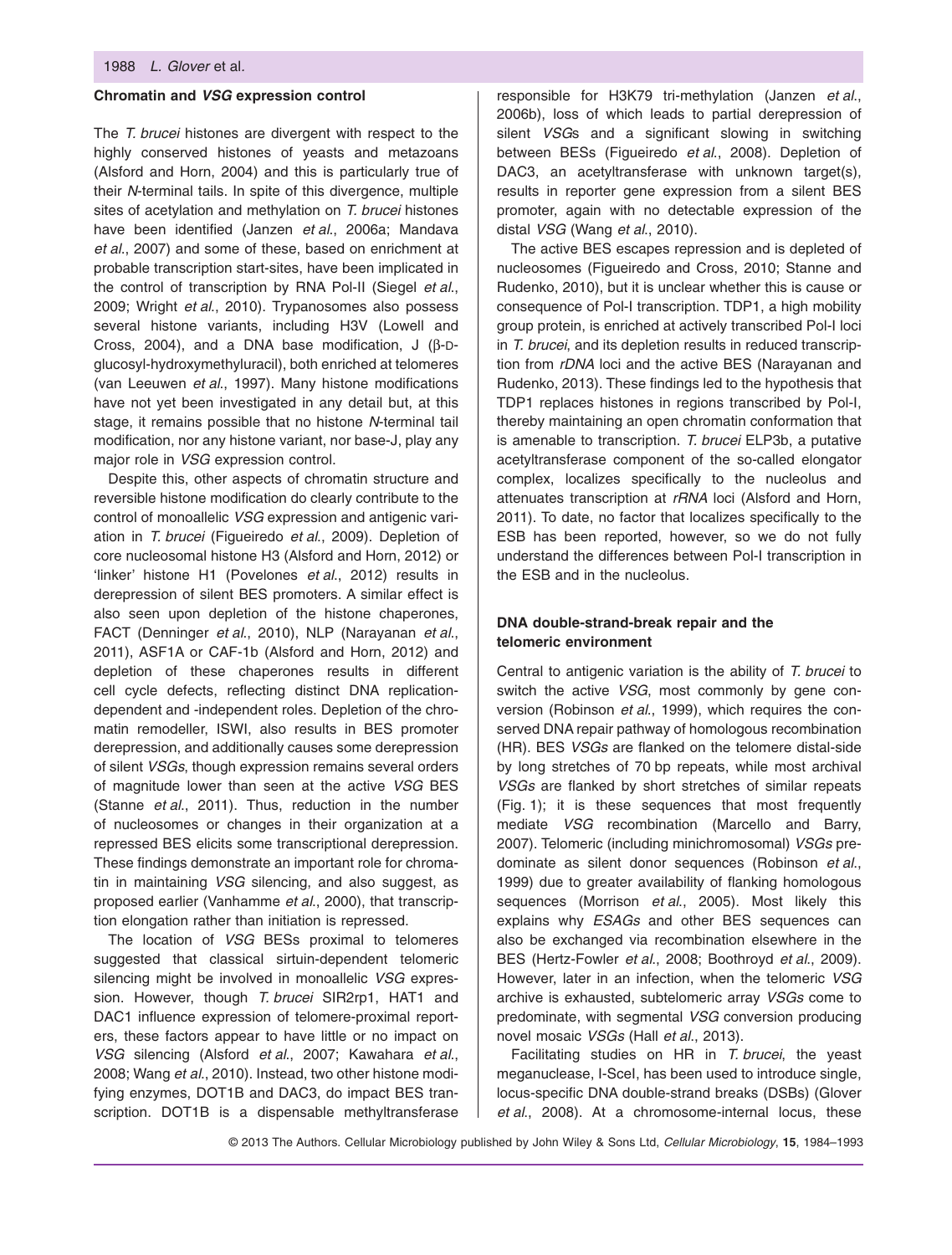breaks trigger accumulation of RAD51 foci, a  $G_2/M$  DNAdamage checkpoint and repair predominantly by HR (Glover *et al*., 2008). In addition, I-SceI mediated breaks at the active BES (upstream of the *VSG* and adjacent to the 70 bp repeats) trigger *VSG* switching, suggesting that these breaks mimic the natural triggers for switching (Boothroyd *et al*., 2009; Glover *et al*., 2013). In this case, a break-induced replication mechanism was observed, involving recombination initiated at the 70 bp repeats and duplication of the donor locus to the chromosome end (Boothroyd *et al*., 2009). Notably, BESs display a higher frequency of double-strand breaks relative to a chromosome-internal locus (Glover *et al*., 2013) suggesting that *T. brucei* telomeres render adjacent loci 'fragile'.

As observed at a chromosome-internal locus, I-SceI mediated DSBs adjacent to the 70 bp repeats at active BESs also trigger a 'classic' DSB response with DNA resection, accumulation of γH2A and evidence for a G<sub>2</sub>/M checkpoint (Glover *et al*., 2013); γH2A is histone H2A or a variant phosphorylated close to its *C*-terminus, and the altered chromatin structure associated with γH2A-foci is thought to facilitate repair (Glover and Horn, 2012). Surprisingly, a break immediately adjacent to telomeric repeats fails to trigger the  $G_2/M$  checkpoint and often led to BES deletion. Similarly deprotected telomeres have also recently been shown to fail to contribute to the  $G_2/M$ checkpoint in mammalian cells (Cesare *et al*., 2013) and this may reflect the presence of a distinct chromatin structure at telomeres. Taken together, these results indicate that the DSB response and frequency and mechanism of antigenic variation are highly dependent upon the position of a break within the BES (Glover *et al*., 2013).

Fundamental to HR is Rad51, a homologous-strand exchange enzyme. *T. brucei* RAD51 (McCulloch and Barry, 1999) and a RAD51 paralogue, RAD51-3 (Proudfoot and McCulloch, 2005; Dobson *et al*., 2011), are important for HR, the DSB response and *VSG* switching. Knockout of the *T. brucei* orthologue of BRCA2, required to load RAD51 onto single-stranded DNA during repair, also reduces the *VSG* switching frequency to a level similar to that seen in RAD51 and RAD51-3 mutants (Hartley and McCulloch, 2008). In contrast, *VSG* gene conversion frequency increases in TOPO3α topoisomerase (Kim and Cross, 2010) and RMI1 mutants (Kim and Cross, 2011). These results suggest that a conserved TOPO3α-RMI1 complex, required to control mitotic crossover, promotes *VSG* switching via 70 bp repeatinitiated recombination, while reducing recombination elsewhere along the BES (Kim and Cross, 2010; 2011). Compared with BRCA2 in other eukaryotes, *T. brucei* BRCA2 has undergone a striking expansion in the number of BRC repeats, the number of which correlates with the efficiency of HR and RAD51 loading (Hartley and McCulloch, 2008); this may facilitate antigenic variation and long-term immune evasion (Trenaman *et al*., 2013).

Although RAD51-dependent mechanisms of *VSG* switching predominate, RAD51-independent mechanisms also operate (McCulloch and Barry, 1999). In *T. brucei*, microhomology-mediated end-joining (MMEJ) is the predominant RAD51-independent pathway, which uses 5–25 bp of imperfectly matched sequence to repair DSBs (Conway *et al*., 2002b; Glover *et al*., 2011). In other systems, non-homologous end-joining is the favoured Rad51-independent form of repair; however, *T. brucei* lacks key components of this pathway. Given the important role of tracts of imperfect 70 bp repeats in *VSG* recombination reactions (Fig. 1B), MMEJ could make an important contribution to *VSG* switching (Glover *et al*., 2011).

## **DNA replication and the heritability of** *VSG* **expression**

A number of studies are providing insights into the machinery, co-ordination and regulation of *T. brucei* nuclear DNA replication and suggest a link with antigenic variation. The first link between the DNA replication machinery and *VSG* transcriptional control was based on studies of *T. brucei* ORC1/CDC6 (Godoy *et al*., 2009), a factor related to the Orc1 subunit of the conserved eukaryotic Origin Recognition Complex (ORC) and to Cdc6, which mediates ORC interaction with the replicative minichromosome maintenance (MCM) helicase. Knockdown of ORC1/CDC6 derepresses metacyclic *VSGs* in insect-stage cells (Tiengwe *et al*., 2012) and BESs in bloodstream-form cells and, to a lesser extent, BESs in insect-stage cells (Benmerzouga *et al*., 2013). Transient ORC1/CDC6 knockdown also increases BES switch frequency by approximately threefold (Benmerzouga *et al*., 2013). A genetic screen has revealed some loss of silencing at BESs in insect-stage cells and loss of silencing at BESs and *procyclin* loci in bloodstream-form cells following knockdown of MCM-binding protein (Kim *et al*., 2013). This factor appears to constitute a variant of the replicative MCM helicase, though a direct role in *T. brucei* replication has yet to be demonstrated. These findings implicate DNA replication in *VSG* transcriptional control, but the basis of this, and in particular whether there is a common mechanistic action of ORC1/CDC6 and MCMbinding protein, remains unclear. Association of ORC1/ CDC6 with telomeres (Benmerzouga *et al*., 2013) may explain the observed effects, since Orc1 plays a role in gene silencing in yeast, *P. falciparum* and other organisms, both at telomeres and elsewhere (Sasaki and Gilbert, 2007). However, *T. brucei* ORC1/CDC6 is remarkably small relative to Orc1 orthologues and lacks the *N*-terminal bromo-adjacent homology domain involved in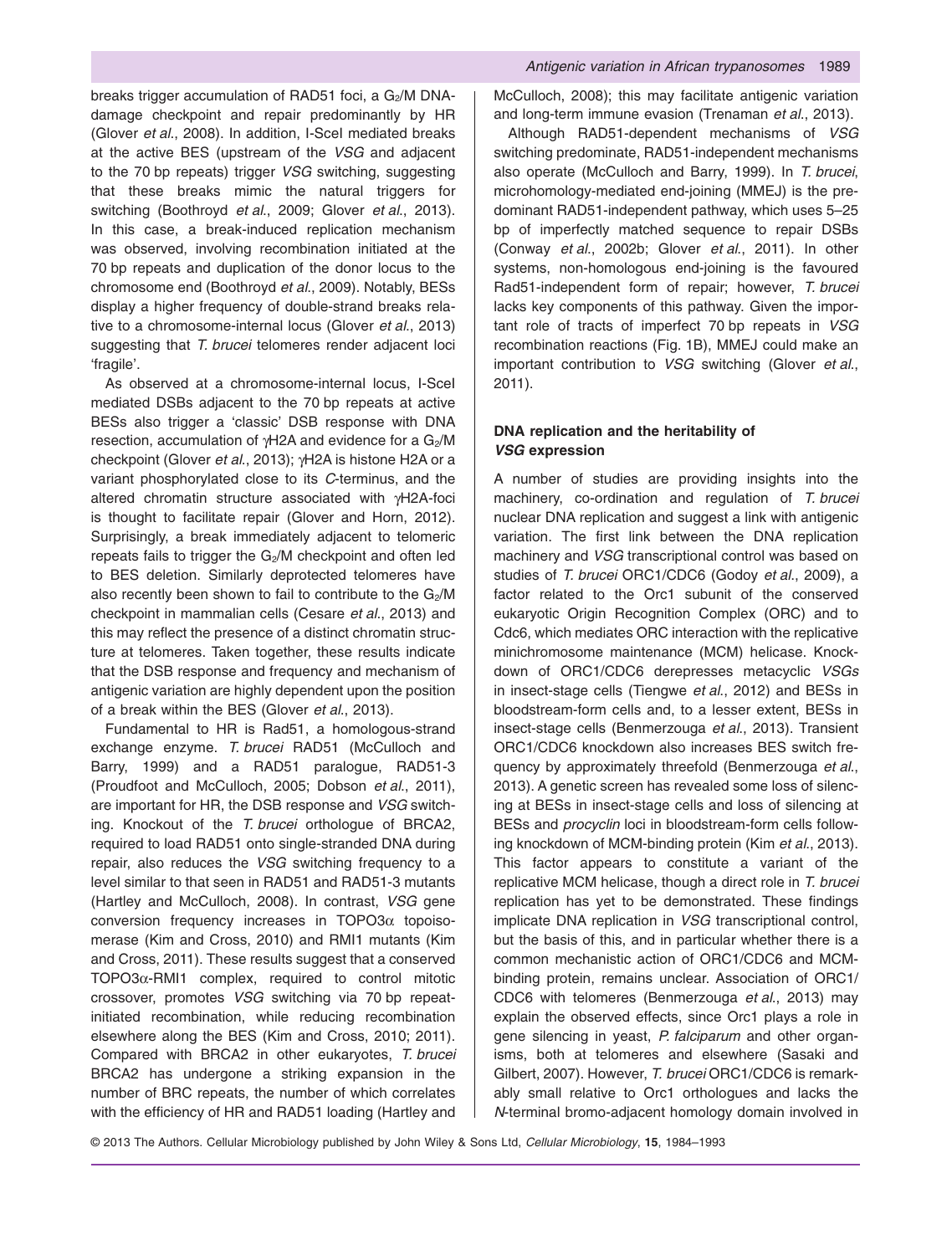binding HP1, which acts in heterochromatin-mediated silencing in other organisms (Flueck *et al*., 2009; Perez-Toledo *et al*., 2009).

Two less direct explanations for the roles of ORC1/ CDC6 and perhaps MCM-binding protein in *VSG* expression are also possible. Loss of ORC1/CDC6 is likely to reduce the number of replication origins and hence replication efficiency, which in turn is likely signalled by the cell-cycle checkpoint machinery; in other eukaryotes ORC mutations trigger a Rad9-dependent checkpoint, arresting cells in S-phase (Ide *et al*., 2007). One genomic feature that Rad9 detects is methylation on H3K79, a modification catalysed by Dot1 (Nguyen and Zhang, 2011). In *T. brucei*, the equivalent histone residue, H3K76, is di- or tri-methylated by two enzymes, DOT1A and DOT1B, respectively (Janzen *et al*., 2006b). Although only DOT1A is linked to replication (Gassen *et al*., 2012), the alterations in *VSG* transcriptional control and *VSG* switching dynamics present in *dot1b* mutants, may be due to a link between replication and checkpoint signalling (Stockdale *et al*., 2008). Alternatively, the observed effects of the knockdowns on *VSG* expression and switching may relate to chromosome dynamics after replication. ORC in other eukaryotes is implicated in sister chromatid cohesion; prereplication complexes can direct loading of cohesin, and ORC provides a cohesin-independent route for sister chromatid association in budding yeast (Diaz-Martinez *et al*., 2008). Thus, the effects of *T. brucei* cohesin knockdown, which also causes elevated BES switching (Landeira *et al*., 2009), may have a basis in interactions between sister chromatid cohesion and replication.

Other studies also suggest that DNA replication acts in antigenic variation. The DNA DSBs found within the *VSG* BESs (Boothroyd *et al*., 2009; Glover *et al*., 2013) may form following replication stalling and replication-fork collapse. In addition, inheritance of the active and silent *VSGs* in their previously transcribed or silent states clearly depends upon the replication process. However, mechanistic data are currently lacking here, and we do not yet know the timing, rate or direction of replication through BESs or other *VSG* loci.

#### **Conclusions**

The available evidence indicates that *VSG* allelic exclusion and recombination, both essential aspects of antigenic variation in *T. brucei*, are critically dependent upon the telomeric environment. Emerging evidence also reinforces the importance of distinct chromatin territories within the nuclear space, although cause or consequence is less certain here. The sub-telomeric context likely provides an environment that experiences more frequent breaks, which allowed *T. brucei* to effectively co-opt and potentially modify a natural response to DNA breaks to

achieve efficient antigenic variation. These typically heterochromatic loci also facilitated the massive expansion of the *VSG* gene family without multi-gene expression. Modifications have been achieved through exploiting minichromosomes to increase the maximum telomeric *VSG*-count by approximately 10-fold, by expansion of recombinogenic 70 bp repeats flanking *VSG* genes and, potentially, through BRC-repeat expansions within BRCA2. Clusters of large numbers of silent telomeric *VSGs* likely now facilitate the homology search and improve access to templates for repair. *T. brucei* has also co-opted the Pol-I machinery for *VSG* expression, leading to the formation of a novel extranucleolar, telomereassociated Pol-I compartment.

There are a complex variety of chromatin states that could impact transcription, recombination and replication at *VSG* loci, and it will be important to determine the *cis*-regulatory sequences, the *trans*-acting factors and how they interact to drive *VSG* exclusion and switching. An approach focussed on *T. brucei* homologues of DNA repair, transcription regulatory and chromatin-associated factors identified in other systems has been fruitful. However, an important goal for the future is to seek factors that play more direct and specific roles in *VSG* expression control, some of which may represent exploitable drug-targets. Such factors should further illuminate the mechanisms underlying monotelomeric *VSG* expression and recombination, the processes that make *T. brucei* such a persistent parasite.

#### **Acknowledgements**

We gratefully acknowledge funding from The Wellcome Trust (100320/Z/12/Z, Senior Investigator Award to D.H.; 089172/Z/ 09/Z, project grant to D.H. and R.Mc.C.; 090007/Z/09/Z Programme grant to M.C.F.) and The Medical Research Council (MR/K008749/1 to M.C.F.).

#### **References**

- Alsford, S., and Horn, D. (2004) Trypanosomatid histones. *Mol Microbiol* **53:** 365–372.
- Alsford, S., and Horn, D. (2011) Elongator protein 3b negatively regulates ribosomal DNA transcription in African trypanosomes. *Mol Cell Biol* **31:** 1822–1832.
- Alsford, S., and Horn, D. (2012) Cell-cycle-regulated control of *VSG* expression site silencing by histones and histone chaperones ASF1A and CAF-1b in *Trypanosoma brucei*. *Nucleic Acids Res* **40:** 10150–10160.
- Alsford, S., Kawahara, T., Isamah, C., and Horn, D. (2007) A sirtuin in the African trypanosome is involved in both DNA repair and telomeric gene silencing but is not required for antigenic variation. *Mol Microbiol* **63:** 724–736.
- Benmerzouga, I., Concepcion-Acevedo, J., Kim, H.S., Vandoros, A.V., Cross, G.A., Klingbeil, M.M., and Li, B. (2013) *Trypanosoma brucei* Orc1 is essential for nuclear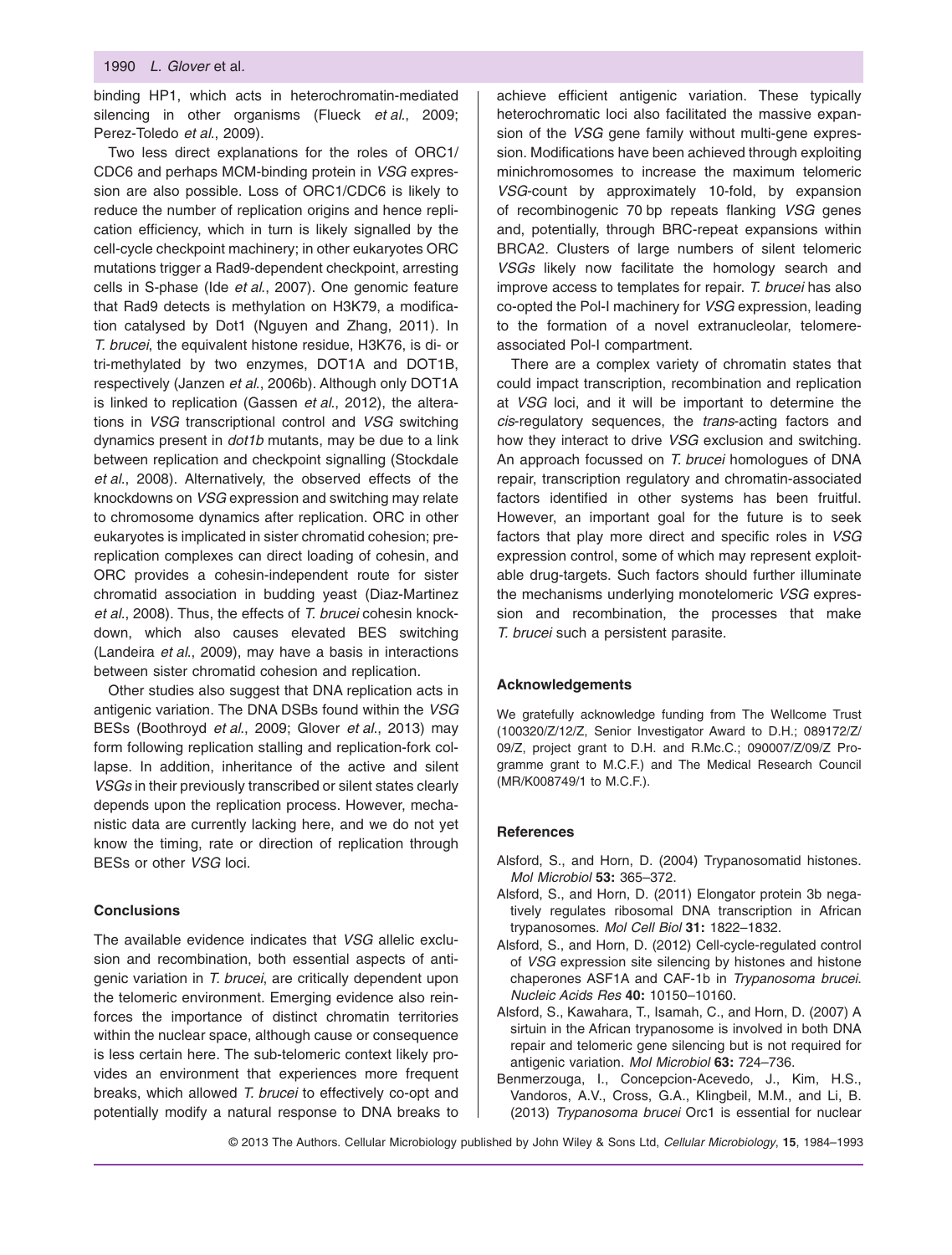DNA replication and affects both *VSG* silencing and *VSG* switching. *Mol Microbiol* **87:** 196–210.

- Bernards, A., Michels, P.A., Lincke, C.R., and Borst, P. (1983) Growth of chromosome ends in multiplying trypanosomes. *Nature* **303:** 592–597.
- Boothroyd, C.E., Dreesen, O., Leonova, T., Ly, K.I., Figueiredo, L.M., Cross, G.A., and Papavasiliou, F.N. (2009) A yeast-endonuclease-generated DNA break induces antigenic switching in *Trypanosoma brucei*. *Nature* **459:** 278–281.
- Cesare, A.J., Hayashi, M.T., Crabbe, L., and Karlseder, J. (2013) The telomere deprotection response is functionally distinct from the genomic DNA damage response. *Mol Cell* **51:** 141–155.
- Chaves, I., Zomerdijk, J., Dirks-Mulder, A., Dirks, R.W., Raap, A.K., and Borst, P. (1998) Subnuclear localization of the active variant surface glycoprotein gene expression site in *Trypanosoma brucei*. *Proc Natl Acad Sci USA* **95:** 12328–12333.
- Conway, C., McCulloch, R., Ginger, M.L., Robinson, N.P., Browitt, A., and Barry, J.D. (2002a) Ku is important for telomere maintenance, but not for differential expression of telomeric *VSG* genes, in African trypanosomes. *J Biol Chem* **277:** 21269–21277.
- Conway, C., Proudfoot, C., Burton, P., Barry, J.D., and McCulloch, R. (2002b) Two pathways of homologous recombination in *Trypanosoma brucei*. *Mol Microbiol* **45:** 1687–1700.
- DeGrasse, J.A., DuBois, K.N., Devos, D., Siegel, T.N., Sali, A., Field, M.C., Rout, M.P., and Chait, B.T. (2009) Evidence for a shared nuclear pore complex architecture that is conserved from the last common eukaryotic ancestor. *Mol Cell Proteomics* **8:** 2119–2130.
- Denninger, V., Fullbrook, A., Bessat, M., Ersfeld, K., and Rudenko, G. (2010) The FACT subunit TbSpt16 is involved in cell cycle specific control of VSG expression sites in *Trypanosoma brucei*. *Mol Microbiol* **78:** 459–474.
- Diaz-Martinez, L.A., Gimenez-Abian, J.F., and Clarke, D.J. (2008) Chromosome cohesion - rings, knots, orcs and fellowship. *J Cell Sci* **121:** 2107–2114.
- Dobson, R., Stockdale, C., Lapsley, C., Wilkes, J., and McCulloch, R. (2011) Interactions among *Trypanosoma brucei* RAD51 paralogues in DNA repair and antigenic variation. *Mol Microbiol* **81:** 434–456.
- Dreesen, O., and Cross, G.A.M. (2006a) Telomeraseindependent stabilization of short telomeres in *Trypanosoma brucei*. *Mol Cell Biol* **26:** 4911–4919.
- Dreesen, O., and Cross, G.A.M. (2006b) Consequences of telomere shortening at an active *VSG* expression site in telomerase-deficient *Trypanosoma brucei*. *Eukaryot Cell* **5:** 2114–2119.
- Dreesen, O., and Cross, G.A.M. (2008) Telomere length in *Trypanosoma brucei*. *Exp Parasitol* **118:** 103–110.
- Dreesen, O., Li, B., and Cross, G.A.M. (2005) Telomere structure and shortening in telomerase-deficient *Trypanosoma brucei*. *Nucleic Acids Res* **33:** 4536–4543.
- Dreesen, O., Li, B., and Cross, G.A.M. (2007) Telomere structure and function in trypanosomes: a proposal. *Nat Rev Microbiol* **5:** 70–75.
- DuBois, K.N., Alsford, S., Holden, J.M., Buisson, J., Swiderski, M., Bart, J.M., *et al*. (2012) NUP-1 Is a large

coiled-coil nucleoskeletal protein in trypanosomes with lamin-like functions. *PLoS Biol* **10:** e1001287.

- Field, M.C., Horn, D., Alsford, S., Koreny, L., and Rout, M.P. (2012) Telomeres, tethers and trypanosomes. *Nucleus* **3:** 478–486.
- Figueiredo, L.M., and Cross, G.A. (2010) Nucleosomes are depleted at the *VSG* expression site transcribed by RNA polymerase I in African trypanosomes. *Eukaryot Cell* **9:** 148–154.
- Figueiredo, L.M., Janzen, C.J., and Cross, G.A. (2008) A histone methyltransferase modulates antigenic variation in African trypanosomes. *PLoS Biol* **6:** e161.
- Figueiredo, L.M., Cross, G.A., and Janzen, C.J. (2009) Epigenetic regulation in African trypanosomes: a new kid on the block. *Nat Rev Microbiol* **7:** 504–513.
- Flueck, C., Bartfai, R., Volz, J., Niederwieser, I., Salcedo-Amaya, A.M., Alako, B.T., *et al*. (2009) *Plasmodium falciparum* heterochromatin protein 1 marks genomic loci linked to phenotypic variation of exported virulence factors. *PLoS Pathog* **5:** e1000569.
- Gassen, A., Brechtefeld, D., Schandry, N., Arteaga-Salas, J.M., Israel, L., Imhof, A., and Janzen, C.J. (2012) DOT1Adependent H3K76 methylation is required for replication regulation in *Trypanosoma brucei*. *Nucleic Acids Res* **40:** 10302–10311.
- Glover, L., and Horn, D. (2006) Repression of polymerase I-mediated gene expression at *Trypanosoma brucei* telomeres. *EMBO Rep* **7:** 93–99.
- Glover, L., and Horn, D. (2012) Trypanosomal histone γH2A and the DNA damage response. *Mol Biochem Parasitol* **183:** 78–83.
- Glover, L., Alsford, S., Beattie, C., and Horn, D. (2007) Deletion of a trypanosome telomere leads to loss of silencing and progressive loss of terminal DNA in the absence of cell cycle arrest. *Nucleic Acids Res* **35:** 872– 880.
- Glover, L., McCulloch, R., and Horn, D. (2008) Sequence homology and microhomology dominate chromosomal double-strand break repair in African trypanosomes. *Nucleic Acids Res* **36:** 2608–2618.
- Glover, L., Jun, J., and Horn, D. (2011) Microhomologymediated deletion and gene conversion in African trypanosomes. *Nucleic Acids Res* **39:** 1372–1380.
- Glover, L., Alsford, S., and Horn, D. (2013) DNA break site at fragile subtelomeres determines probability and mechanism of antigenic variation in African trypanosomes. *PLoS Pathog* **9:** e1003260.
- Godoy, P.D., Nogueira-Junior, L.A., Paes, L.S., Cornejo, A., Martins, R.M., Silber, A.M., *et al*. (2009) Trypanosome prereplication machinery contains a single functional orc1/ cdc6 protein, which is typical of archaea. *Eukaryot Cell* **8:** 1592–1603.
- Guizetti, J., and Scherf, A. (2013) Silence, activate, poise and switch! Mechanisms of antigenic variation in *Plasmodium falciparum*. *Cell Microbiol* **15:** 718–726.
- Gunzl, A., Bruderer, T., Laufer, G., Schimanski, B., Tu, L.C., Chung, H.M., *et al*. (2003) RNA polymerase I transcribes procyclin genes and variant surface glycoprotein gene expression sites in *Trypanosoma brucei*. *Eukaryot Cell* **2:** 542–551.
- Hall, J.P., Wang, H., and Barry, J.D. (2013) Mosaic *VSGs* and
- © 2013 The Authors. Cellular Microbiology published by John Wiley & Sons Ltd, *Cellular Microbiology*, **15**, 1984–1993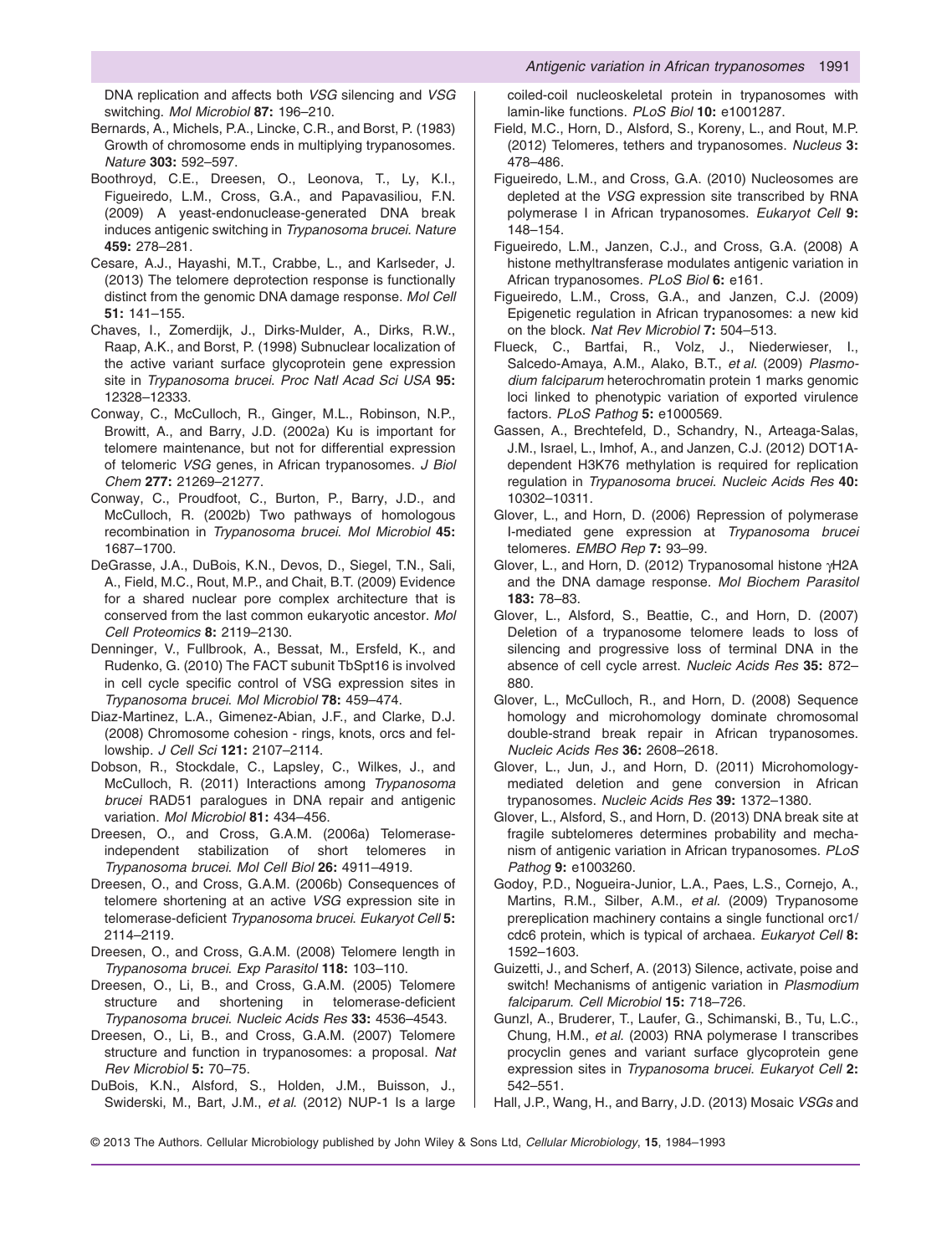the scale of *Trypanosoma brucei* antigenic variation. *PLoS Pathog* **9:** e1003502.

Hartley, C.L., and McCulloch, R. (2008) *Trypanosoma brucei* BRCA2 acts in antigenic variation and has undergone a recent expansion in BRC repeat number that is important during homologous recombination. *Mol Microbiol* **68:** 1237–1251.

Hertz-Fowler, C., Figueiredo, L.M., Quail, M.A., Becker, M., Jackson, A., Bason, N., *et al*. (2008) Telomeric expression sites are highly conserved in *Trypanosoma brucei*. *PLoS ONE* **3:** e3527.

- Horn, D., and Cross, G.A. (1997) Analysis of *Trypanosoma brucei vsg* expression site switching *in vitro*. *Mol Biochem Parasitol* **84:** 189–201.
- Horn, D., Spence, C., and Ingram, A.K. (2000) Telomere maintenance and length regulation in *Trypanosoma brucei*. *EMBO J* **19:** 2332–2339.
- Hovel-Miner, G.A., Boothroyd, C.E., Mugnier, M., Dreesen, O., Cross, G.A.M., and Papavasiliou, F.N. (2012) Telomere length affects the frequency and mechanism of antigenic variation in *Trypanosoma brucei*. *PLoS Pathog* **8:** e1002900.
- Ide, S., Watanabe, K., Watanabe, H., Shirahige, K., Kobayashi, T., and Maki, H. (2007) Abnormality in initiation program of DNA replication is monitored by the highly repetitive *rRNA* gene array on chromosome XII in budding yeast. *Mol Cell Biol* **27:** 568–578.
- Janzen, C.J., Fernandez, J.P., Deng, H., Diaz, R., Hake, S.B., and Cross, G.A. (2006a) Unusual histone modifications in *Trypanosoma brucei*. *FEBS Lett* **580:** 2306–2310.
- Janzen, C.J., Hake, S.B., Lowell, J.E., and Cross, G.A. (2006b) Selective di- or trimethylation of histone H3 lysine 76 by two DOT1 homologs is important for cell cycle regulation in *Trypanosoma brucei*. *Mol Cell* **23:** 497– 507.
- Jiang, L., Mu, J., Zhang, Q., Ni, T., Srinivasan, P., Rayavara, K., *et al*. (2013) PfSETvs methylation of histone H3K36 represses virulence genes in *Plasmodium falciparum*. *Nature* **499:** 223–227.
- Kawahara, T., Siegel, T.N., Ingram, A.K., Alsford, S., Cross, G.A., and Horn, D. (2008) Two essential MYST-family proteins display distinct roles in histone H4K10 acetylation and telomeric silencing in trypanosomes. *Mol Microbiol* **69:** 1054–1068.
- Kim, H.S., and Cross, G.A. (2010)  $TOPO3\alpha$  influences antigenic variation by monitoring expression-site-associated *VSG* switching in *Trypanosoma brucei*. *PLoS Pathog* **6:** e1000992.
- Kim, H.S., and Cross, G.A. (2011) Identification of *Trypanosoma brucei* RMI1/BLAP75 homologue and its roles in antigenic variation. *PLoS ONE* **6:** e25313.
- Kim, H.S., Park, S.H., Gunzl, A., and Cross, G.A. (2013) MCM-BP is required for repression of life-cycle specific genes transcribed by RNA polymerase I in the mammalian infectious form of *Trypanosoma brucei*. *PLoS ONE* **8:** e57001.
- Kolev, N.G., Ramey-Butler, K., Cross, G.A., Ullu, E., and Tschudi, C. (2012) Developmental progression to infectivity in *Trypanosoma brucei* triggered by an RNA-binding protein. *Science* **338:** 1352–1353.
- Landeira, D., and Navarro, M. (2007) Nuclear repositioning

of the *VSG* promoter during developmental silencing in *Trypanosoma brucei*. *J Cell Biol* **176:** 133–139.

- Landeira, D., Bart, J.M., Van Tyne, D., and Navarro, M. (2009) Cohesin regulates *VSG* monoallelic expression in trypanosomes. *J Cell Biol* **186:** 243–254.
- van Leeuwen, F., Wijsman, E.R., Kieft, R., van der Marel, G.A., van Boom, J.H., and Borst, P. (1997) Localization of the modified base J in telomeric *VSG* gene expression sites of *Trypanosoma brucei*. *Genes Dev* **11:** 3232– 3241.
- Li, B., Espinal, A., and Cross, G.A.M. (2005) Trypanosome telomeres are protected by a homologue of mammalian TRF2. *Mol Cell Biol* **25:** 5011–5021.
- Lowell, J.E., and Cross, G.A. (2004) A variant histone H3 is enriched at telomeres in *Trypanosoma brucei*. *J Cell Sci* **117:** 5937–5947.
- Lyons, D.B., Allen, W.E., Goh, T., Tsai, L., Barnea, G., and Lomvardas, S. (2013) An epigenetic trap stabilizes singular olfactory receptor expression. *Cell* **154:** 325–336.
- McCulloch, R., and Barry, J.D. (1999) A role for RAD51 and homologous recombination in *Trypanosoma brucei* antigenic variation. *Genes Dev* **13:** 2875–2888.
- Mandava, V., Fernandez, J.P., Deng, H., Janzen, C.J., Hake, S.B., and Cross, G.A. (2007) Histone modifications in *Trypanosoma brucei*. *Mol Biochem Parasitol* **156:** 41–50.
- Marcello, L., and Barry, J.D. (2007) Analysis of the *VSG* gene silent archive in *Trypanosoma brucei* reveals that mosaic gene expression is prominent in antigenic variation and is favored by archive substructure. *Genome Res* **17:** 1344– 1352.
- Morrison, L.J., Majiwa, P., Read, A.F., and Barry, J.D. (2005) Probabilistic order in antigenic variation of *Trypanosoma brucei*. *Int J Parasitol* **35:** 961–972.
- Munoz-Jordan, J.L., Cross, G.A., de Lange, T., and Griffith, J. (2001) t-loops at trypanosome telomeres. *EMBO J* **20:** 579–588.
- Narayanan, M.S., and Rudenko, G. (2013) TDP1 is an HMG chromatin protein facilitating RNA polymerase I transcription in African trypanosomes. *Nucleic Acids Res* **41:** 2981– 2992.
- Narayanan, M.S., Kushwaha, M., Ersfeld, K., Fullbrook, A., Stanne, T.M., and Rudenko, G. (2011) NLP is a novel transcription regulator involved in *VSG* expression site control in *Trypanosoma brucei*. *Nucleic Acids Res* **39:** 2018–2031.
- Navarro, M., and Gull, K. (2001) A pol I transcriptional body associated with *VSG* mono-allelic expression in *Trypanosoma brucei*. *Nature* **414:** 759–763.
- Nazer, E., and Sanchez, D.O. (2011) Nucleolar accumulation of RNA binding proteins induced by Actinomycin D is functional in *Trypanosoma cruzi* and *Leishmania mexicana* but not in *T. brucei*. *PLoS ONE* **6:** e24184.
- Nguyen, A.T., and Zhang, Y. (2011) The diverse functions of Dot1 and H3K79 methylation. *Genes Dev* **25:** 1345– 1358.
- Pandya, U.M., Sandhu, R., and Li, B. (2013) Silencing subtelomeric *VSGs* by *Trypanosoma brucei* RAP1 at the insect stage involves chromatin structure changes. *Nucleic Acids Res* **41:** 7673–7682.
- Pays, E., Laurent, M., Delinte, K., Van Meirvenne, N., and Steinert, M. (1983) Differential size variations